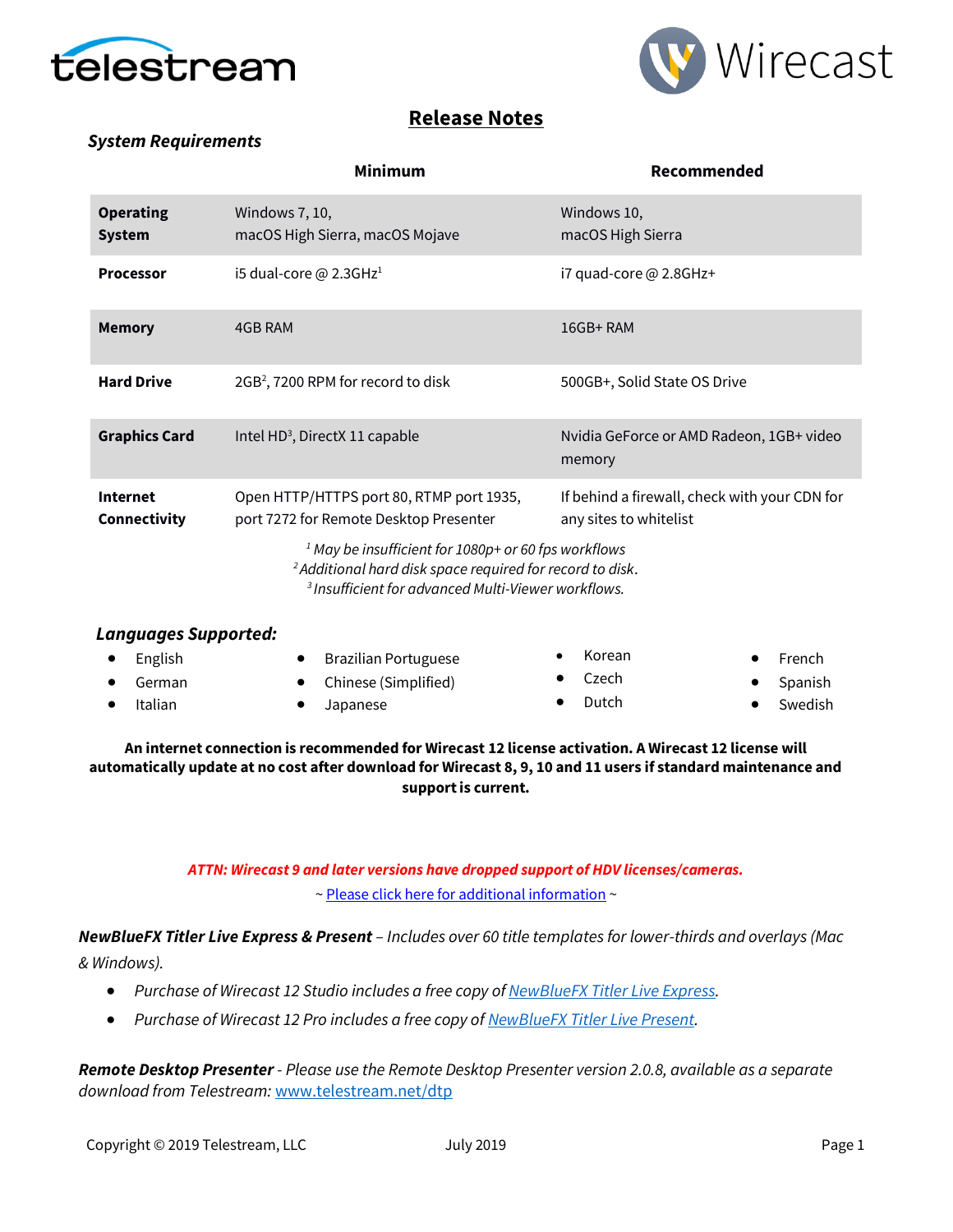



# *Best Practices*

#### Minimum Required Upload Speed:

- It is recommended that an upload speed rate of at least double the selected video bitrate be available, especially for a total target bit-rate of 10Mbps (Megabits per second) or less, or when there are multiple outgoing streams.
- Upload speed can be tested at a website such a[s TestMy.net/upload.](http://testmy.net/upload)
- Additional tasks that can consume upload bandwidth on the network should also be considered when determining how much of the available upload bandwidth can be allocated towards streaming.

#### **Rendezvous**

Wirecast Rendezvous uses WebRTC technology that can be very resource intensive. For the best experience, we suggest considering the following table when choosing hardware:

|                        | Studio (2 quests + 1 host)  | Pro (7 quests + 1 host)   |
|------------------------|-----------------------------|---------------------------|
| Bandwidth <sup>4</sup> | Add 4 Mbps                  | Add 5+ $Mbps^5$           |
| Processor <sup>4</sup> | $15$ quad-core <sup>6</sup> | i7 quad-core <sup>6</sup> |

<sup>4</sup>Based on a single simultaneous stream of 720p30 x264  $\omega$  4.0Mbps.

<sup>5</sup>Bandwidth per guest will scale downwards as more are added to maintain reliability.

 $6$ Minimum recommended processor with example stream $4$ . More demanding workflows may require a more capable CPU.

#### ISO Recording:

- Solid State Drive or fast RAID array recommended for ISO Recording and Replay functionality.
- Actual data rates will vary depending on quality level selected for ProRes (Mac) or MJPEG recording (Windows), as well as the resolution and frame rate selected.
	- For Mac ProRes recording please refer to [Apple's ProRes data rat](https://documentation.apple.com/en/finalcutpro/professionalformatsandworkflows/index.html)e specifications.
	- Windows MJPEG Best Quality Guidelines (Megabytes per second):
		- *1080i and 1080p 29.97 and 30 FPS, MJPEG Best Quality* ~25MB/sec
		- *1080p 60 FPS, MJPEG Best Quality* ~50 MB/sec
		- *720p 59.94 and 60 FPS, MJPEG Best Quality* ~20 MB/sec
- Total expected data rate should be compared to available disk write speed to ensure adequate disk throughput.

#### *Failure to ensure the available disk write speed is greater than the highest expected total data rate may result in frames being dropped from recordings (ISO, Replay, and Record-to-Disk).*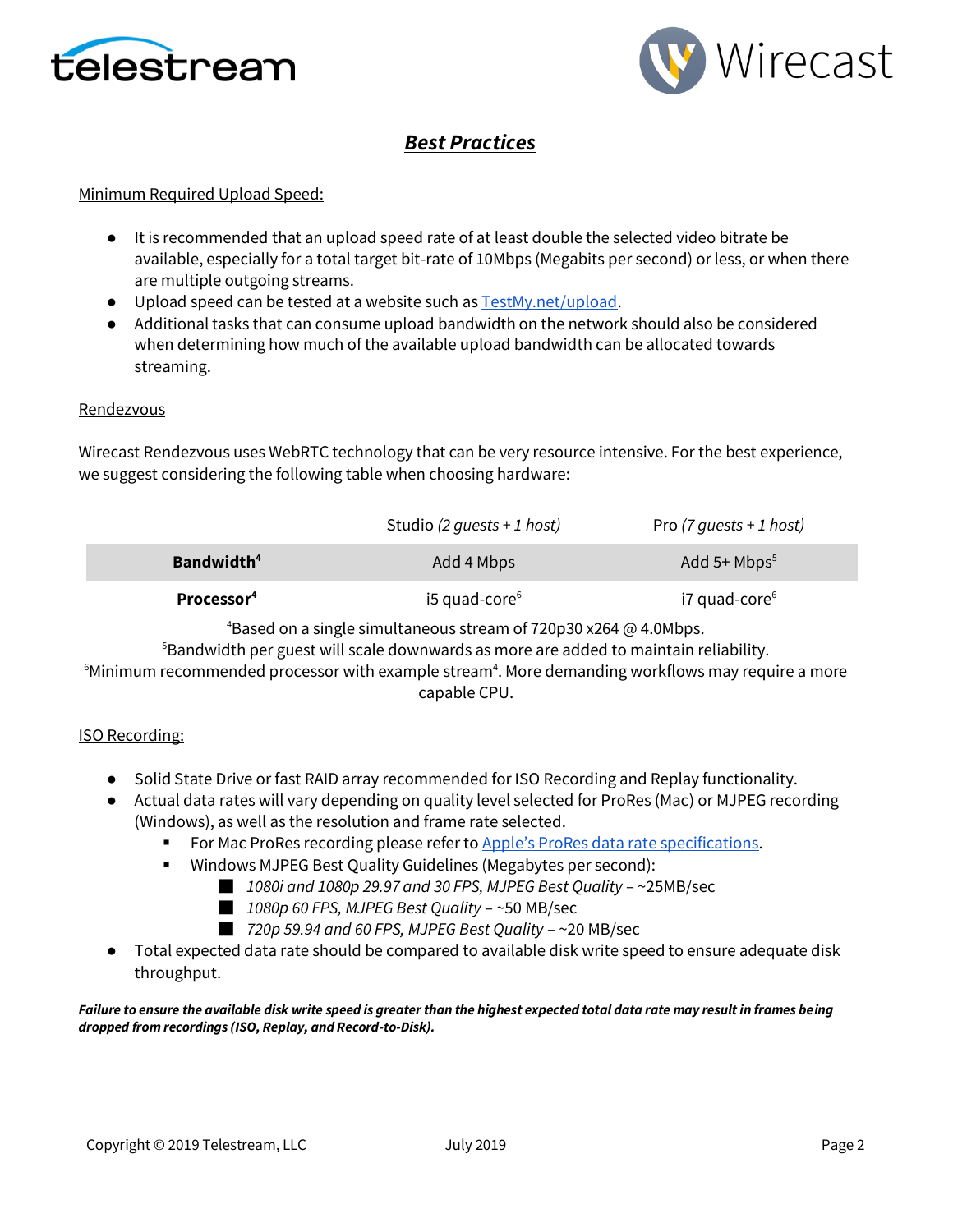



# *Best Practices (cont.)*

#### Hardware accelerated encoding requirements:

- Intel Quick Sync Video encoding requires an Intel CPU with an Intel® QuickSync Video core[.](http://ark.intel.com/search/advanced?QuickSyncVideo=true&MarketSegment=DT) [List of Intel CPUs supporting QuickSync](http://ark.intel.com/search/advanced?QuickSyncVideo=true&MarketSegment=DT)
- NVIDIA NVENC encoding requires an NVidia GPU with Kepler architecture or newer[.](https://developer.nvidia.com/nvidia-video-codec-sdk) [NVIDIA only maintains a general list of supported GPUs](https://developer.nvidia.com/nvidia-video-codec-sdk)
- Apple Hardware Accelerated H.264 encoding requires a Mac with an integrated Intel GPU<sup>\*</sup>. *\*This may change in the future, as the Apple API decides what hardware acceleration method is to be used. At the time of this writing, only Quick Sync via an Intel GPU is supported.*

#### High frame-rate streaming (60fps):

- High frame-rate streaming will result in increased CPU usage and require a higher bit rate (4Mbps or higher) for a quality encode.
- Simply switching to a higher frame-rate without ensuring the CPU and bitrate are sufficient may result in a lower quality encode.

#### CPU Usage:

- Consider lowering your canvas frame rate and/or streaming resolution to lower CPU usage.
- Maintained system CPU usage greater than 60% will increase the likelihood of dropped frames.

*(End of Page)*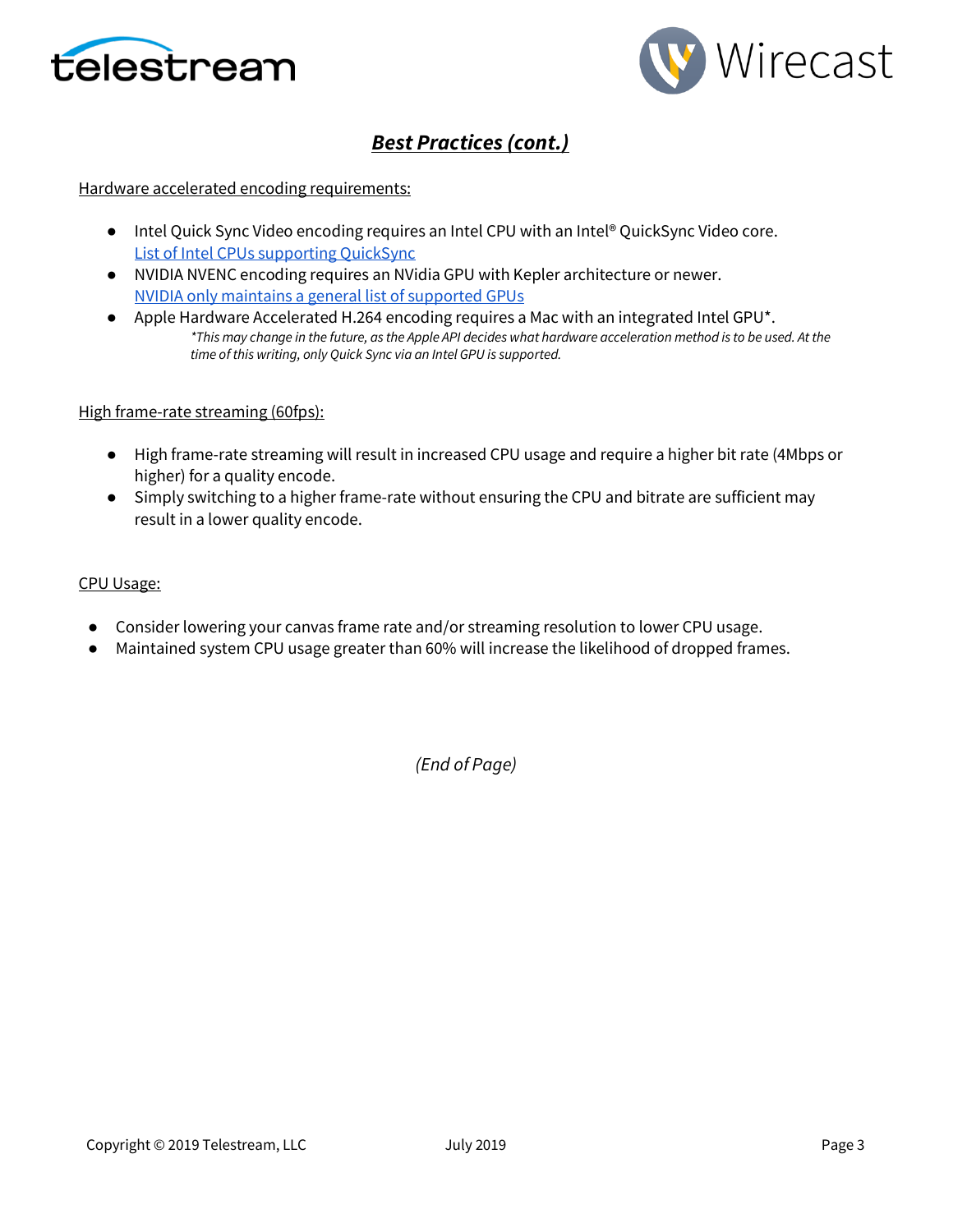



# *12.2 – New Features*

### **NEW – NDI ISO Recording and Replay**

• Wirecast can now record independent NDI source feeds (ISO recording of NDI feeds). This also enables the use of NDI sources for instant replay.

### *12.2 – Improvements*

- Improvement Double click volume slider to set volume level to 0db
- Improvement Improve name reporting of Facebook Location Pages
- Improvement Reset button for Crop Controls in Shot Layer Properties
- Improvement Update notification dialog to inform users if the update can be ran given their support status
- Improvement Update the error message for Stock Media when support is expired
- Improvement Update the NDI SDK to the latest 3.8 version
- Improvement When adding a shot from 'Edit' Menu allow the user an easier way to add a source

# *12.2 – Fixes*

- Fixed Add additional logging to diagnose timestamp issues in RTMP outputs
- Fixed Adding an NDI source from VLC the video output is missing with certain sources
- Fixed Ampersand incorrectly displayed on the Controllers Tab in Preferences
- Fixed Audio looping when NDI Sources become unavailable
- Fixed Blackmagic Devices through NDI not available in Wirecast
- Fixed Changing the graphics adapter then clicking restart causes indefinite hang
- Fixed Changing the system language and locale to certain languages will cause the preferences to reset at startup
- Fixed Colorspace dropdown is hidden when a source switches from RGB to YUV
- Fixed Crash changing Canvas Size
- Fixed Crash choosing Replay destination folder after adding duplicate Shortcut
- Fixed Crash when opening a Wirecast document with specific Text Sources
- Fixed Crash when reaching the Twitter/Periscope authorization timeout
- Fixed Custom Presets are not available when using platform presets
- Fixed Dynamic Destination Protocol: x264\_preset not respected
- Fixed Improper capitalization in lead sentence in Stock Media Library warning message
- Fixed Improper layout when expanding the Add Shot dialog box
- Fixed Improper layout when resizing the Stock Media dialog box
- Fixed Improve LinkedIn Live failure logging

Copyright © 2019 Telestream, LLC and The Unit 2019 Copyright © 2019 Page 4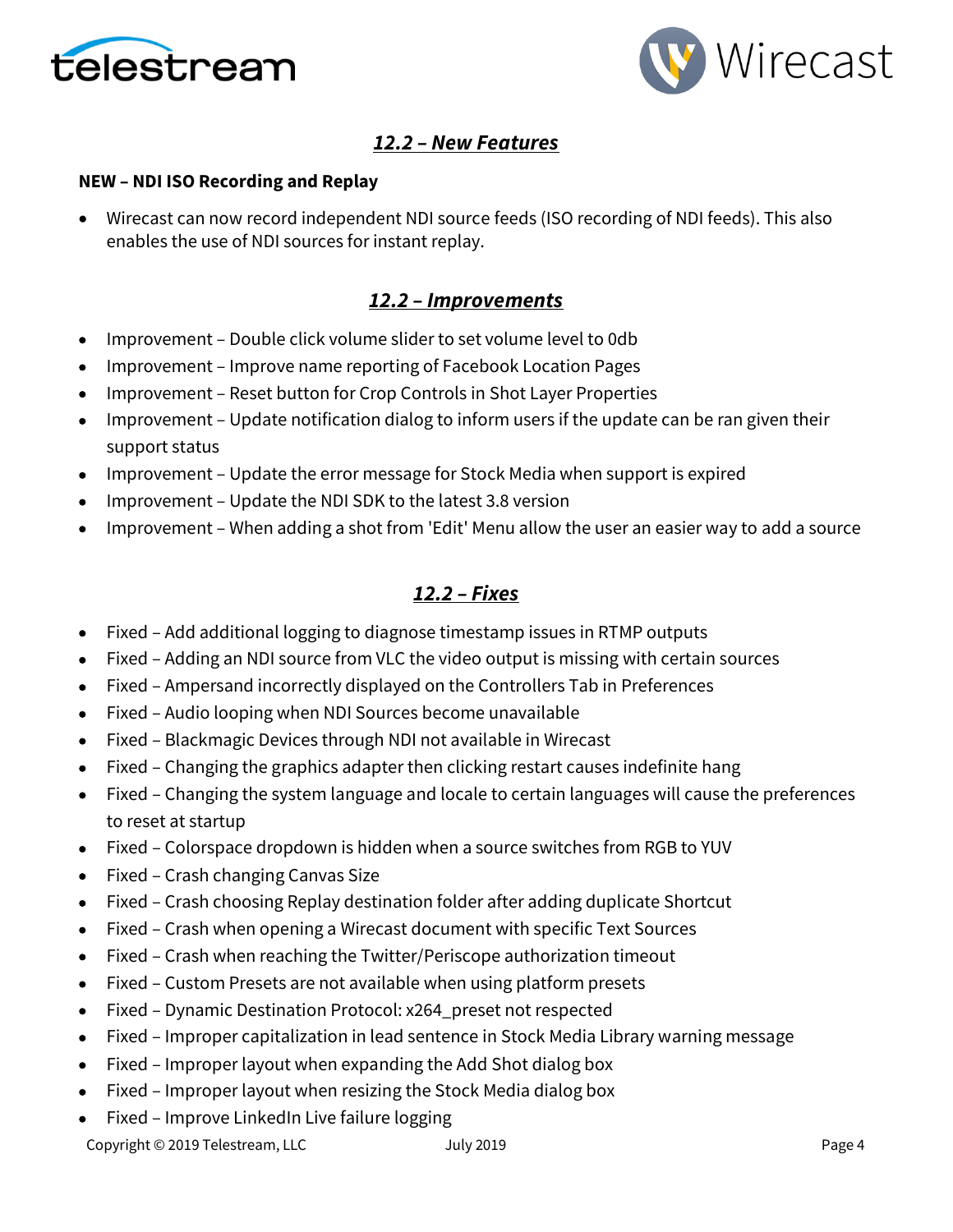



- Fixed Incorrect frame rate streaming to Wowza
- Fixed Korean Language Web Stream configuration fields missing
- Fixed Labels swapped for shadow interface settings
- Fixed LinkedIn Live Streaming to an organization then creating a broadcast as member results in server error
- Fixed LinkedIn Live Switching between accounts does not refresh organizations popup
- Fixed LinkedIn Live Unable to create a broadcast after finishing a broadcast
- Fixed Japanese: Incorrect formatting of a hyperlink on the Welcome to Wirecast screen
- Fixed Japanese: Incorrect translation for "Tip of the Day"
- Fixed Memory leaks while looping video
- Fixed Multi-Viewer Config Window shows incorrect resolution when a monitor is scaled at 200%
- Fixed NDI Tampered Network Traffic with NDI Source causes Wirecast to crash
- Fixed Selecting the low bandwidth option results in bad video
- Fixed Out of process Task Sources will not display at full refresh rate in the multi-viewer until the source enters Preview/Live
- Fixed Odd license behavior when you select "Buy Wirecast" then close the purchase window
- Fixed QR Code inverted
- Fixed Remote rendezvous guest still hears audio from the microphone at full volume level
- Fixed Show the correct error message when entering a blacklisted serial
- Fixed Show the correct error message when entering an invalid serial
- Fixed Show the correct error message when exceeding the activation limit
- Fixed Stock Media Library: License tab of Preferences should indicate support date is also for SML
- Fixed Stock Media Library no character limit or restriction in search box.
- Fixed Support Restream.IO Chat in Web Page shot
- Fixed Text: Shadow Checkbox does not retain state
- Fixed Trial License does not allow certain PRO audio features
- Fixed Web Page source not animating, just static images
- Fixed Windows Media Server port number does not change
- Fixed Wirecast crashed when changing output audio device on macOS
- Fixed Wirecast One MBP Touch Bar displays five layers
- Fixed Wowza Stream Engine Logs report incorrect frame rate metadata
- Fixed XKEYS Transition indicator lights are backwards unless the default transitions are used

## *12.1.1 – Fixes*

- Fixed Microsoft Stream destination filter rejects valid custom domains
- Fixed QR Code does not work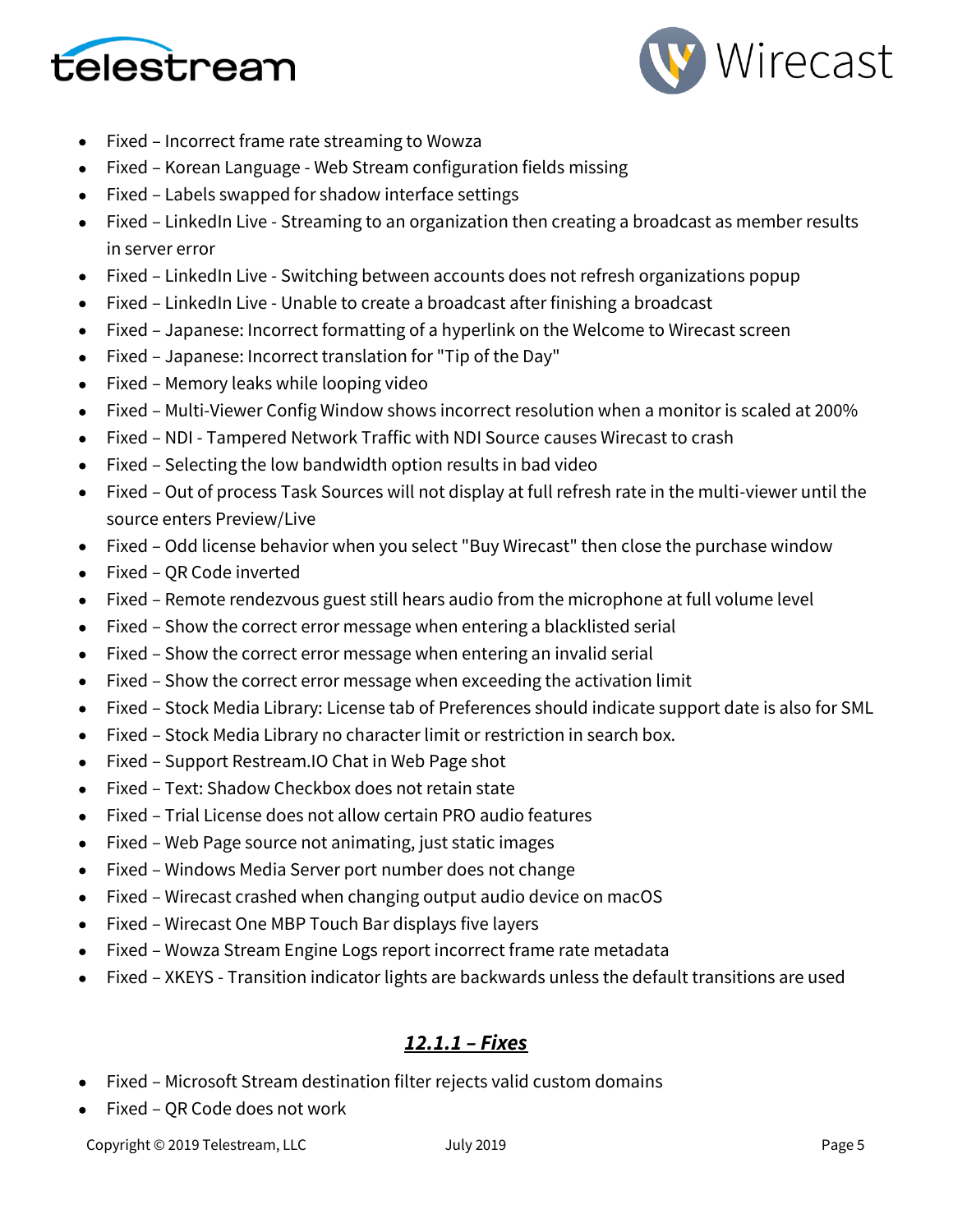



- Fixed Rare crash with certain Blackmagic devices on macOS
- Fixed Removed CEF from YouTube destination authentication workflow
- Fixed Rendezvous Guest stops receiving video after changing the camera or microphone
- Fixed Rendezvous Guest tally lights do not work
- Fixed RSS Feeds do not work
- Fixed Unable to change active shot with AppleScript

## *12.1 – New Features*

### **NEW – Wirecast One**

- New tier of Wirecast now available!
- Wirecast One is the most affordable way to get your first streams up and running while harnessing the power and ease of use Wirecast is known for. With a single camera input and easy streaming to your preferred destination, Wirecast One covers all the basics for your first stream and is powerful enough for your 1000th!
- Wirecast One can be used by beginner streamers all the way up to the veterans of live video, but it is perfect for streaming to social media websites like Facebook or Twitter, and all your live streams from casual events to the most professional productions.
- For a comprehensive comparison of One, Studio, and Pro, please [visit our Buy page.](https://www.telestream.net/wirecast/store.asp)

### **NEW – LinkedIn Live**

- **Attention:** LinkedIn Live is currently invite only, via LinkedIn.
	- o **Link to LinkedIn application process can be found within Wirecast Output Settings with LinkedIn Live chosen as the destination.**
	- o **Alternatively, you can apply directly by clickin[g here.](https://www.linkedin.com/help/linkedin/answer/100224/applying-for-live-video-broadcasting)**
- With LinkedIn's new Live offering, you can now stream directly to your LinkedIn network.
	- o Your LinkedIn network will receive an alert when you go live.

### **NEW – Facebook Donation Button for Verified Pages**

- Now, Wirecast users with a verified page can enable the donation button for viewers of the stream.
- In Wirecast, simply go to the advanced section of the Facebook Live output settings, log in with credentials to a verified Facebook page, check "Show Donation Button", and enter the Facebook Charity ID.
	- o **For more details regarding Facebook Donation eligibility, [read here.](https://www.facebook.com/facebookmedia/blog/fundraising-with-facebook-live)**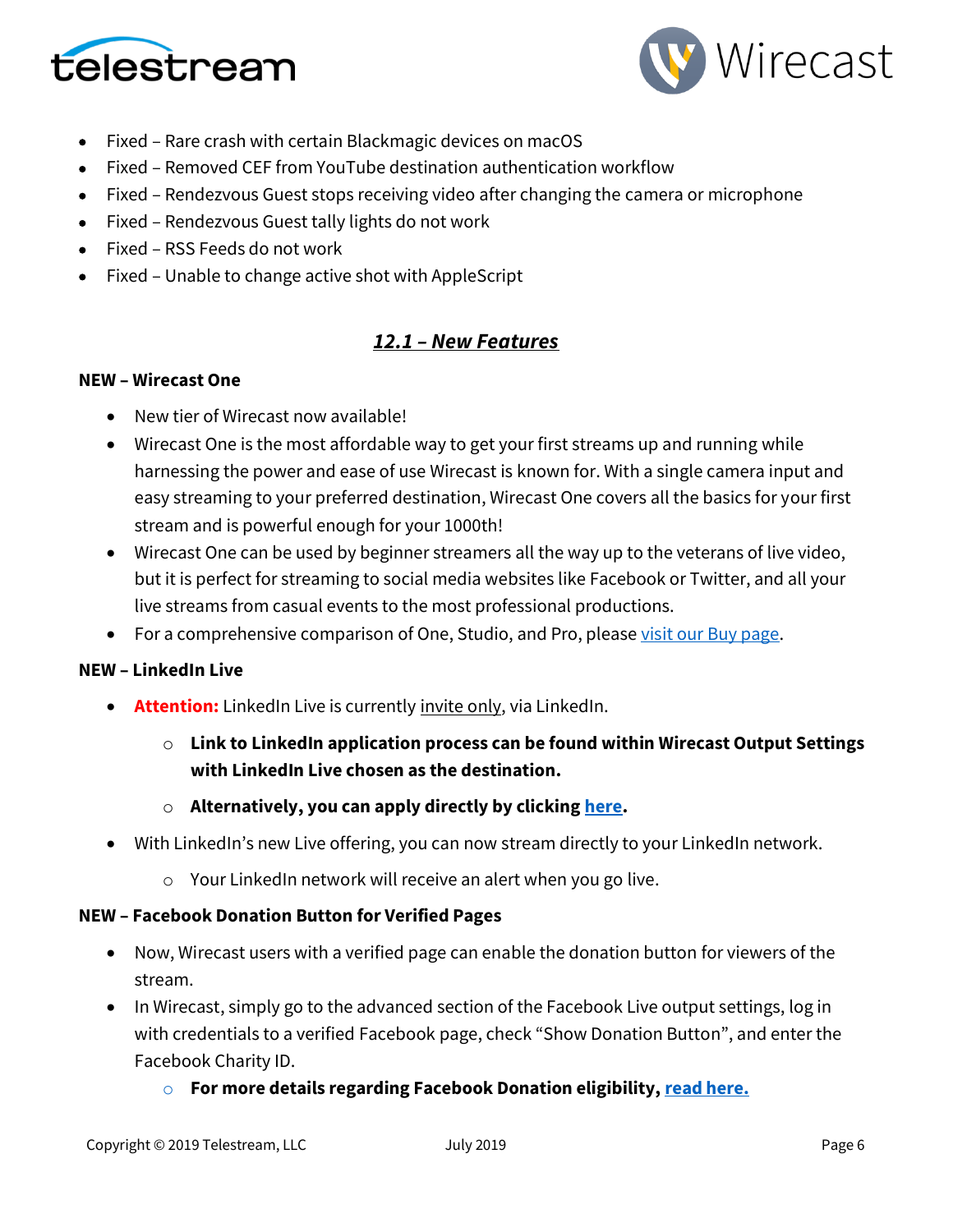



# *12.1 – Improvements*

- Improvement Add "Remind me later" option to the Wirecast Support Renewal nag page
- Improvement Implement preference for disabling unlicensed functionality

## *12.1 – Fixes*

- Fixed 404 returned when requesting help from the Encoder Presets window
- Fixed Add Patios for LinkedIn Live Broadcast has ended alert message
- Fixed Adding a VLC NDI source to the document causes a crash on Windows
- Fixed Alpha issues with TL4 via NDI in WC12
- Fixed Always allow change user option in Facebook log-in
- Fixed Audio artifacts in Blackmagic and Magewell sources
- Fixed Build In / Build Out elements don't move proportionally
- Fixed Cannot select Cut or Smooth from transitions dropdown menu after update
- Fixed Check mark icon does not show for options within the Matte drop down menu
- Fixed Clicking "Crosspost Settings" crashes Wirecast
- Fixed Entering a place prevents FB destination from recognizing verified pages
- Fixed Frozen video and synchronization problems when connecting to NDI sources in secondary documents
- Fixed Localization Mac OS: Stock Media Library download button cut off in localized versions
- Fixed Localization Windows OS: Stock Media Library cancel button cut off in localized versions
- Fixed Localization: "Primary Sound Driver" does not display properly.
- Fixed Memory leak/crash over time, ingesting 10 IP web streams
- Fixed Missing space on the Software Update Tab in Preferences
- Fixed NDI Sources remain in the add Source Dialog after being disconnected
- Fixed NDI buffer delay
- Fixed RTMPS output via Microsoft Azure destination does not work
- Fixed Removing an AVCapture source from the Rendezvous mix causes the audio to be removed from the Live Output mix if it is also in the Live Canvas
- Fixed Stock Media Library: Placeholder text shows when trying to select a folder to download Stock Media files to
- Fixed Titler Live NDI Shot events do not work
- Fixed Trademark not present beside "Wirecast" when licensed
- Fixed Two browser tabs are spawned when selecting "MIDI forum" from Preferences
- Fixed Unable to use 3D Plane transition in Wirecast 12.
- Fixed Web stream URI and Username input boxes appear as if they are the same input box
- Fixed Webstream HLS source video freezes after several hours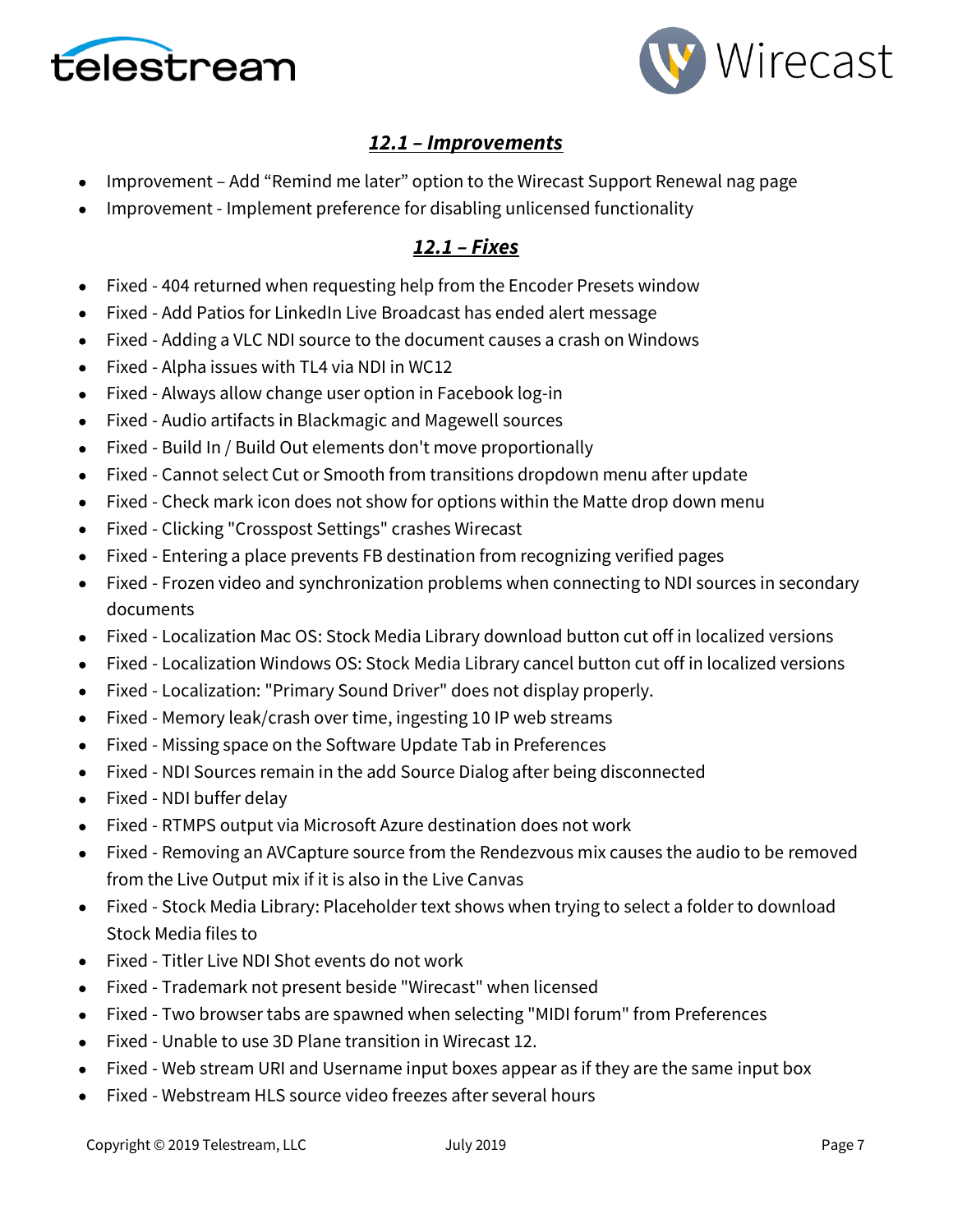



- Fixed Windows: Rendezvous Audio Mixer shows a blank drop down menu until an option is selected
- Fixed Wirecast Crashed when selecting a youtube event
- Fixed Wirecast EULA showing odd characters in section 2.6
- Fixed Wirecast Preferences do not save when computer language is set to Russian
- Fixed Wirecast crashed when editing changes in audio mixer

# *12.0.1 – Fixes*

• Fixed – Dib.dll missing error when upgrading from Wirecast 11.1.2 to Wirecast 12.0 in specific circumstances.

# *12.0 – New Features*

### **NEW – Stock Media Library**

- Now included with every active support subscription, the new Stock Media Library adds a growing database of over 500,000 unique, high quality media assets to your projects.
- A new custom-built portal gives you direct access to transitions, motion backgrounds, royaltyfree backing tracks, and videos from right within Wirecast.
- Select the new Media Files category in the Add Source dialog and choose Stock Media Library.

### **NEW – Stinger (Custom Transitions) Playback Speed Controls**

- Spice up your stinger transitions using the new Stock Media Library, which contains transition files.
- New speed controls allow you to adjust the timing of your stinger transitions, and an additional transition bank gives you more options for live production.

### **NEW – Rendezvous Audio Mixing**

- In the Rendezvous dashboard, you can now create a custom audio mix to be sent to your Rendezvous guests.
- Studio license level will allow you to select the devices to mix.
- Pro license levels will grant you the ability to select individual channels from audio devices to be mixed.

### **NEW – QR Code Generator Source**

• Want to give your audience quick access to a custom link within your stream? Just create a QR code that your audience can scan! Copy your link into the new QR Code Generator and Wirecast will create a scannable image to broadcast to your fans.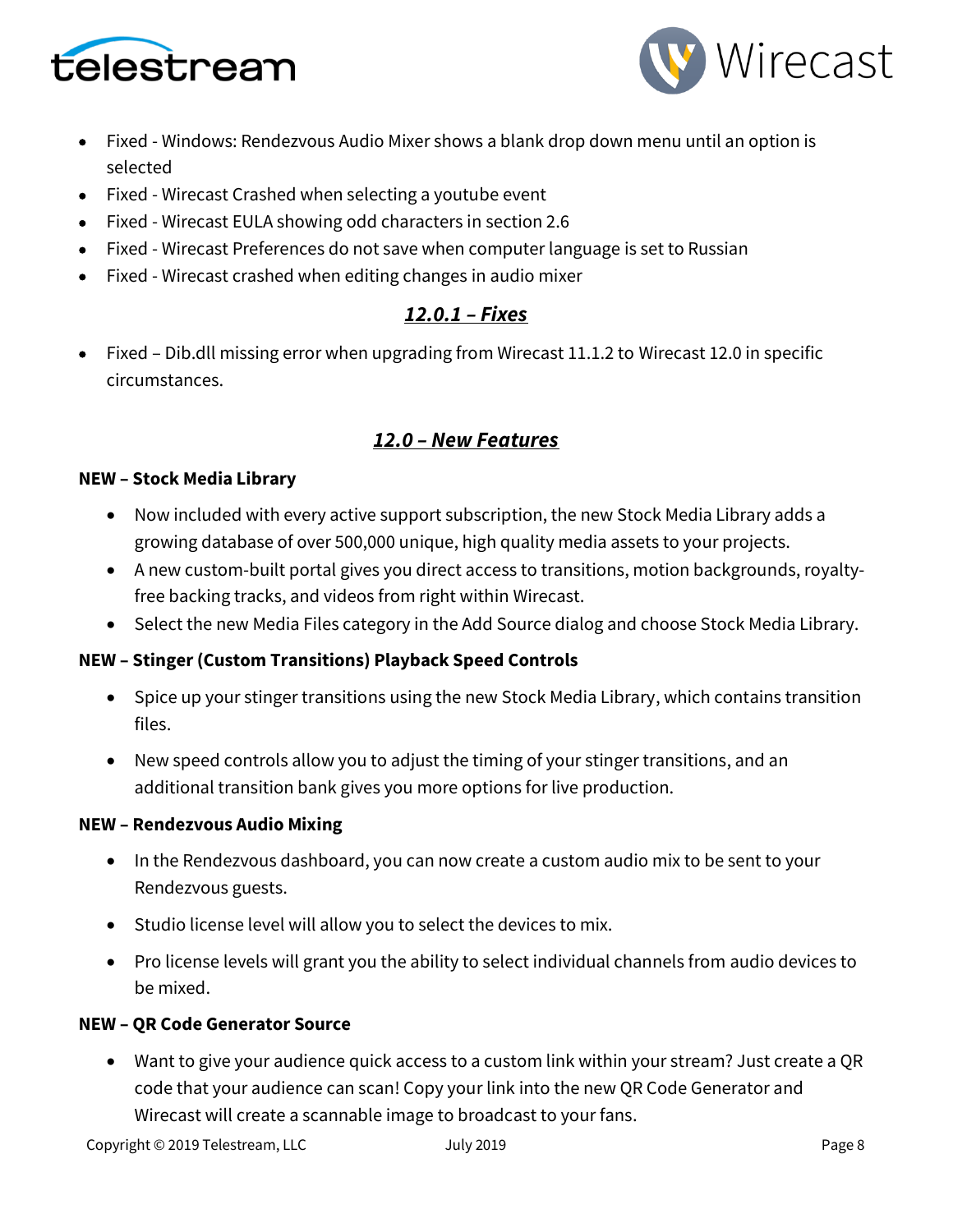



• Select the Overlays category in the Add Source dialog and choose QR Code Generator.

## *12.0 – Improvements*

- Improvement Add ability to configure the number of transition banks in the Preferences
- Improvement Add ability to continuously read a text file in the Text Source Properties
- Improvement Allow users to configure the playback speed of Stinger Transitions
- Improvement Display the Facebook Page of Scheduled events in the Facebook Destination Output Settings
- Improvement Enable NVENC High Profile in Encoder settings
- Improvement Expose all options in Facebook Live Polls
- Improvement Update CEF to version 3578
- Improvement Update to NDI SDK v.3.8

# *12.0 – Fixes*

- Fixed Add better error messaging when the GPU does not support Direct X 11
- Fixed Adding a Direct Show audio device to the document causes duplicate sources to appear in the Rendezvous Dashboard
- Fixed After attempting to activate an old license, any subsequent invalid license activation attempts show an incorrect error message
- Fixed Audio from Multi-Channel Sources is not heard in the Rendezvous call when sending the Live Output audio track
- Fixed Build-In/Build-Out elements don't move proportionally
- Fixed Certain stinger transitions can appear doubled and stretched
- Fixed Change Audio right-click menu text is hard to read text
- Fixed Change the wording for missing Stinger Transitions
- Fixed Changing the playback speed of a stinger transition pauses it without updating the pause/play button
- Fixed Clicking X in the Add Source Dialog adds any selected sources to the document on Windows
- Fixed Clock System Fonts missing font picker dialog
- Fixed Crash when adding a Stinger Transition on Windows 7 with an AMD GPU
- Fixed Facebook Scheduled events list fails to be read properly in some cases
- Fixed Fixed bad alignment in Teradek StreamReader Properties page
- Fixed Hang when selecting a Stinger Transition then immediately using the transition
- Fixed IP camera frame glitch
- Fixed Midi controller volume slider control skips from 99% to 101%
- Fixed NDI detection is disabled when disabling IP Camera discovery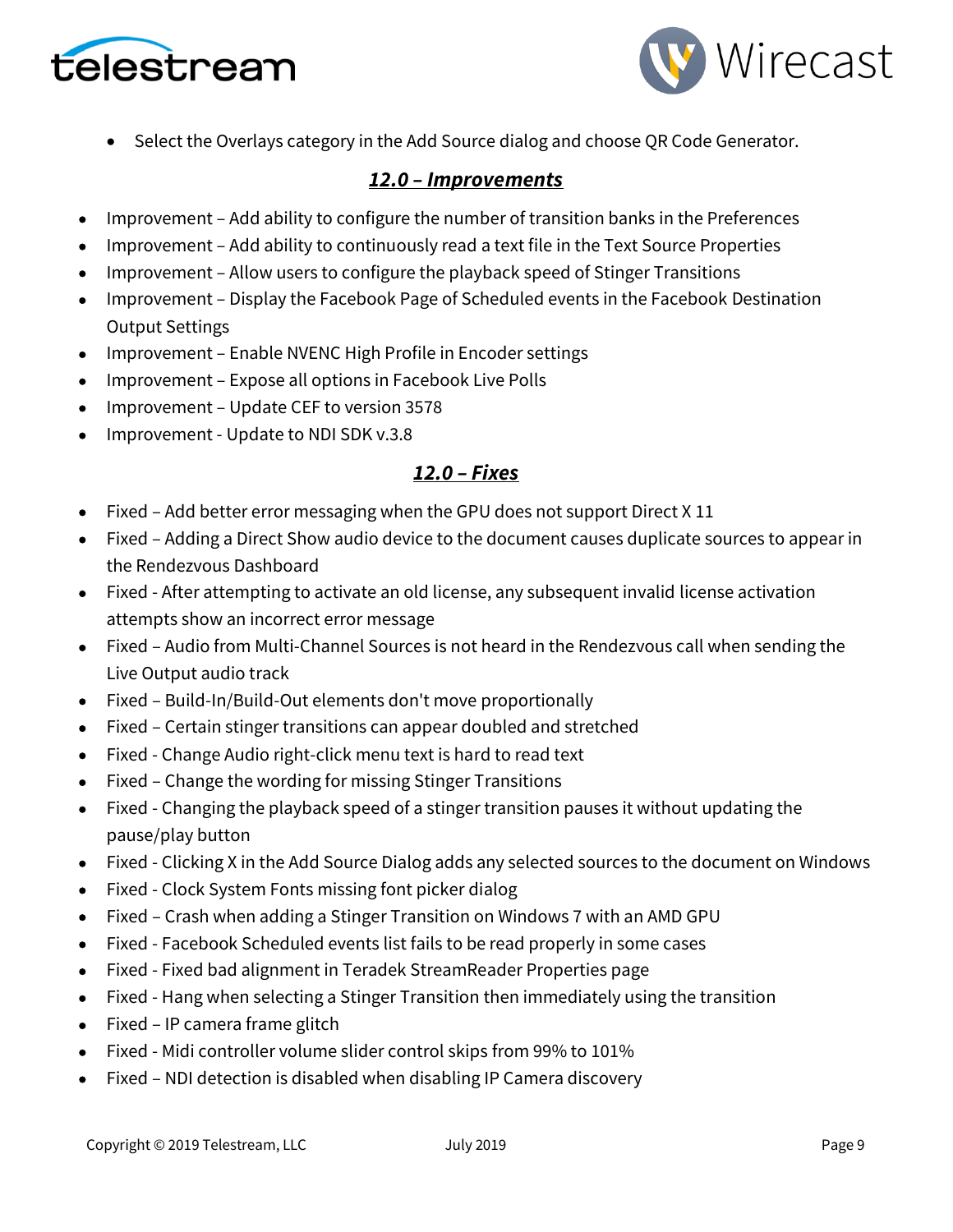



- Fixed Opening a new document during a stream caused Wirecast to Crash after disconnecting from a Rendezvous Session
- Fixed Periscope Destination Schedules Event and Tweets even if Destination is Disabled
- Fixed PTZ IP Port field does not update after switching to a PTZ profile that uses a required IP port
- Fixed Random crash during a Rendezvous Session
- Fixed Random crash when a document has disconnected sources
- Fixed Random hang when switching sources
- Fixed Rare hang that can occur on Windows
- Fixed Remove Facebook donation button from Profiles (not supported by Facebook)
- Fixed Remove Shutdown when not live from Clock and Solid Color sources
- Fixed Security Warning Preventing Facebook Live Authentication on certain 4G networks
- Fixed Streaming to Ustream causes a hang on macOS Mojave
- Fixed Switching Destinations from Facebook User Code While Authenticating Disables OK Button
- Fixed Telestream Cloud Restream output out of sync when started after another output
- Fixed Unable to capture video from Osprey 900 series capture cards
- Fixed Unable to create a Scheduled YouTube Event
- Fixed Unable to delete Scheduled Events on Profiles
- Fixed Unable to stream to certain RTMP servers on macOS Mojave
- Fixed Unable to use ScreenFlow screen record with record PC audio selected while running Rendezvous Session
- Fixed Virtual Mic audio distortion in Zoom
- Fixed –Unable to remove Live Output from the Rendezvous mix

## *Known Issues*

- MacOS Adding more than one PTZOptics NDI connection to a single machine (regardless of the connecting application) can cause a crash in the application that is the second to connect.
	- o Workaround 1 Disable Multicast
		- Go to the PTZOptics camera admin webpage.
		- Go to the Network Section.
		- Disable Multicast
		- Reboot the camera using the System page.
	- o Workaround 2 Use RTSP instead of NDI
		- Use the newly rewritten WebStream plugin in Wirecast to connect to the RTSP stream.
		- The URL for this stream can be found in your PTZOptics camera's documentation or admin webpage.
- Windows 7 Certain 4K/UHD H.264 video files in the Stock Media Library are not supported.